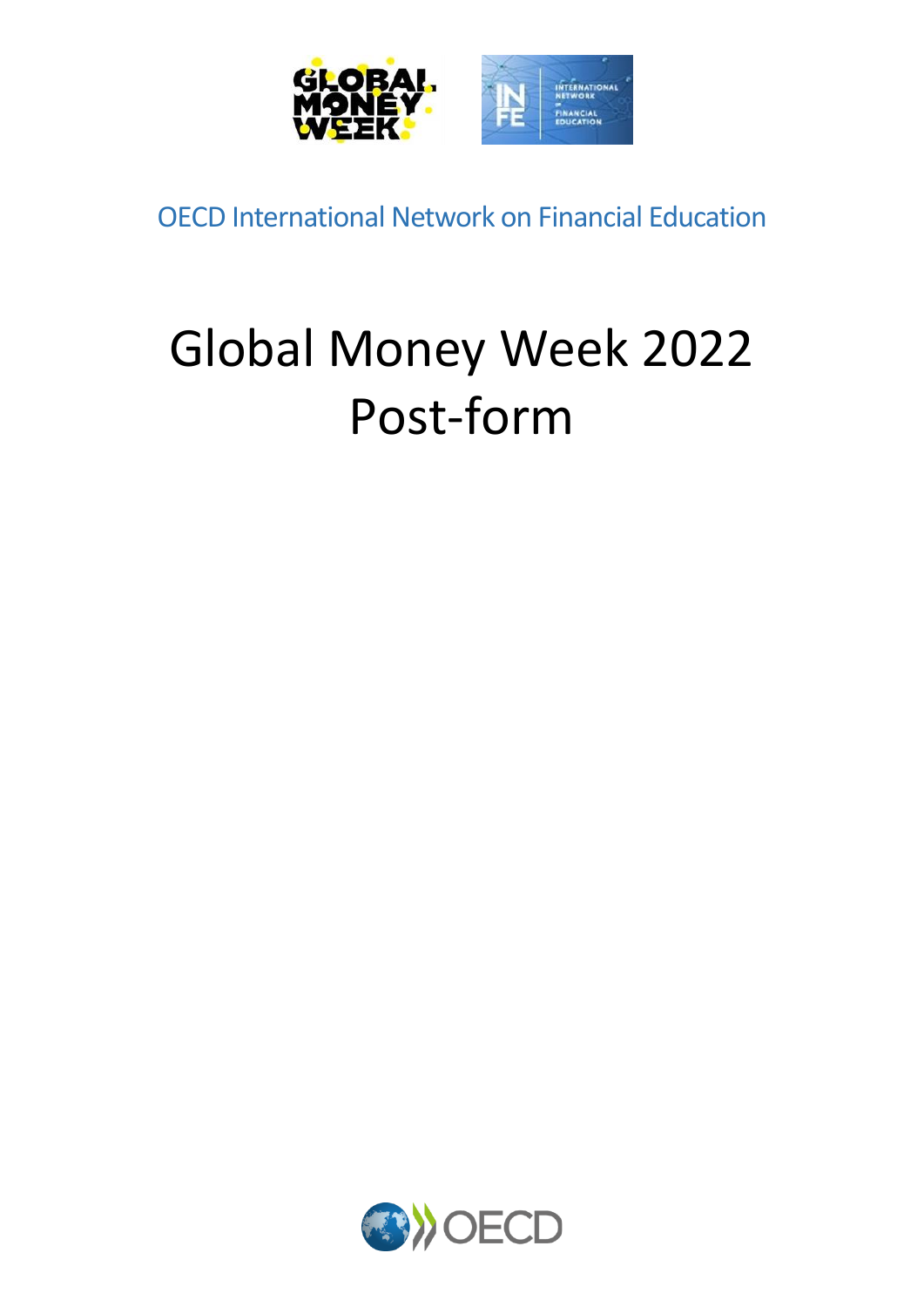Please use this GMW Post-form to report on the events and activities that took place in your country during the campaign. The information you provide will be used for social media and for the GMW Annual Report 2022.

#### **Important information:**

- GMW National Coordinators are encouraged to **complete one single form** to report on all GMW activities carried out in their country. Please consult [here](https://globalmoneyweek.org/about/gmw-national-coordinators.html) the list of GMW Coordinators.
- Where no GMW National Coordinator is identified, the form is shared with all organisations participating in GMW in the respective country.
- Please submit your information in **English**. The Secretariat cannot ensure translation and publication of information submitted in any other language.
- The GMW Secretariat may edit and select parts of the information provided to be shared online and in the GMW Annual Report 2022.
- At the end of this form you will be able to upload your GMW photos and videos, which must be accompanied by the corresponding permission forms. Please download the [photo](https://globalmoneyweek.org/resources/gmw2021/GMW2021-photo-request-form.pdf) and/or [video](https://globalmoneyweek.org/resources/gmw2021/GMW2021-video-request-form.pdf) consent forms before starting and upload them duly completed and signed, without which the GMW Secretariat will be unable to publish photos from your country/organisation.
- Please complete the Post-form no later than **17 April 2022.**
- The OECD is committed to protecting the personal data it processes, in accordance with its Personal Data Protection Rules. The Directorate for Financial and Enterprise Affairs is using this survey to collect personal data, including name and email. The data will be used to contact respondents in case of questions on the information provided and for providing information on the next steps of the Global Money Week campaign. The personal data collected will be stored on the OECD data storage systems.

If you have any questions, please do not hesitate to contact the GMW team a[t GMW\\_Secretariat@oecd.org](mailto:GMW_Secretariat@oecd.org)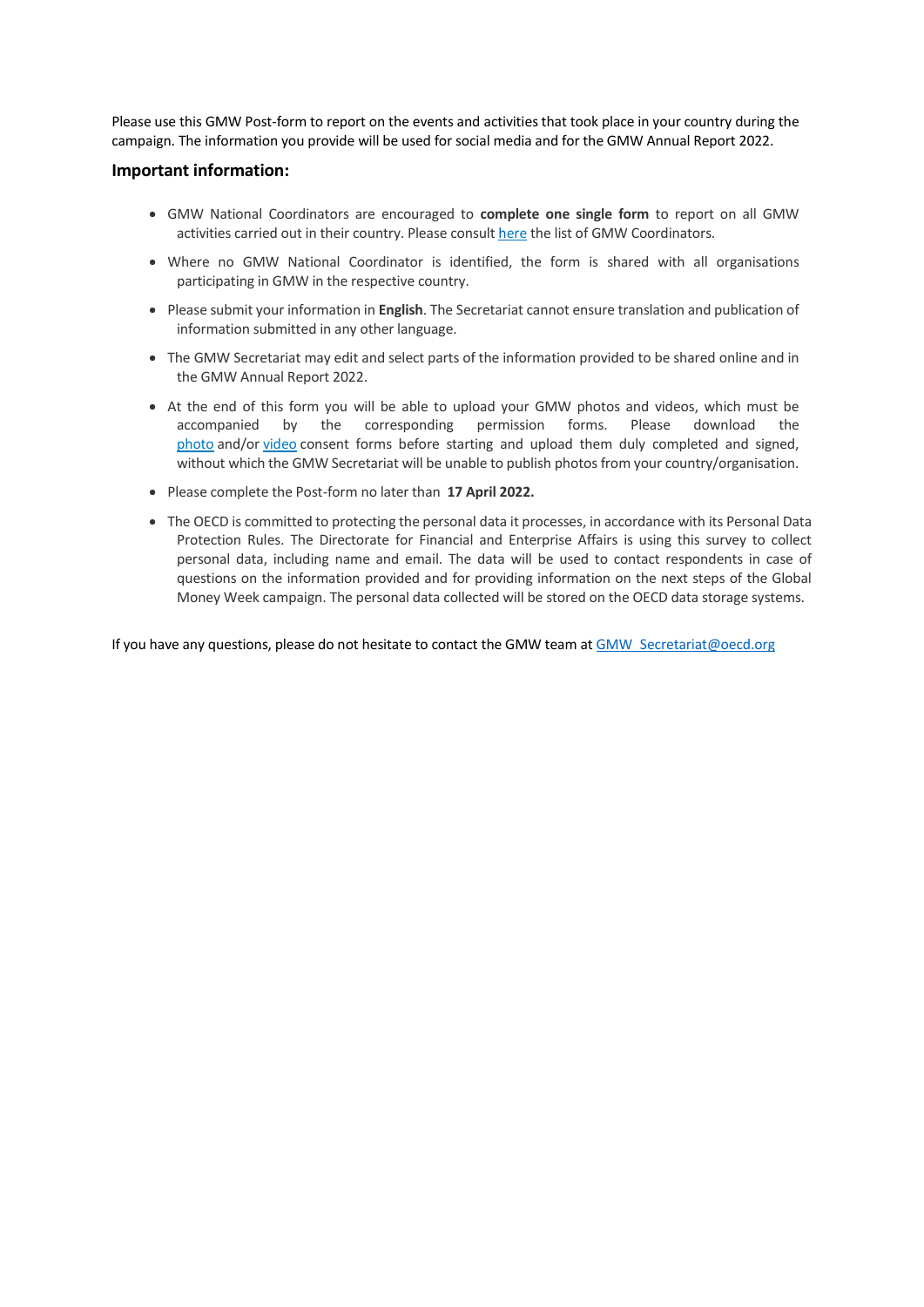**Section 1: GMW coordinators/Leading organisations**  Questions marked with (\*) are mandatory

#### **Country\***

**Institution name\***

**Name of person completing this form\***

**Email of person completing this form\***

**Do you represent the GMW National Coordinating institution in your country?\*** ☐ Yes  $\square$  No

**Please name all national coordinators (if more than one institution)**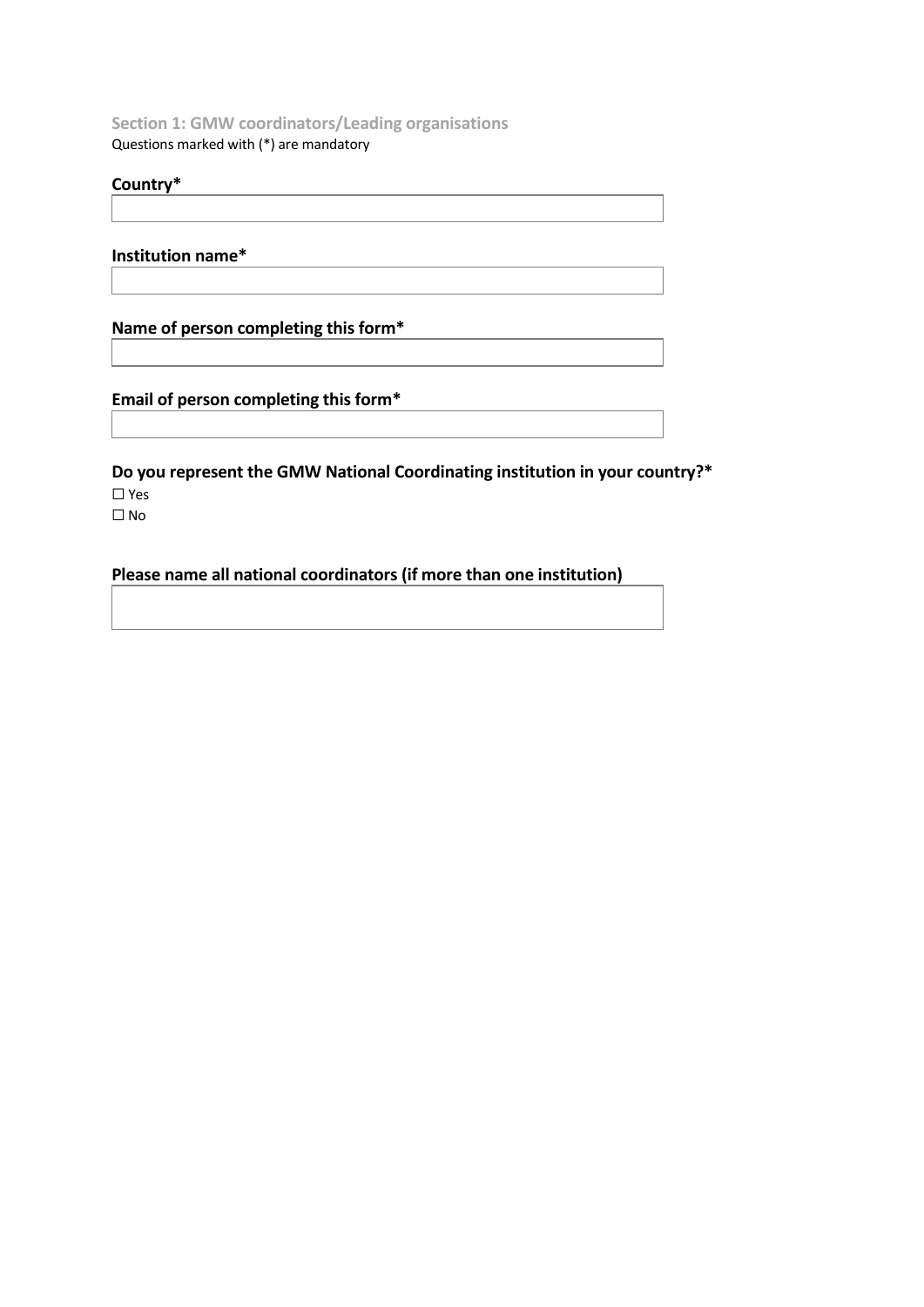#### **Section 2: Participating organisations**

#### **List all participating organisations\***

NOTE! The GMW coordinators should indicate the name of all participating organisations in GMW in their country. If the number of organisations is high (e.g. schools, banks, etc.), GMW coordinators may decide to simply add the total number of participating organisations in the following box, and only list the names of the main participating organisations below.

## **Total number of participating organisations (including GMW National Coordinators)\***

## **Number of organisations participating in GMW for the first time in 2022\***

## **Approximately how many of each of the following types of organisations participates? Check all relevant boxes and add the number of organisations in the comment field**

X Number of government institutions (e.g.: Central Bank, Ministry etc.) involved

- X Number of industry associations involved (e.g. banking association, insurance association, pension funds etc.) X Number of financial institutions involved
- X Number of NGOs involved
- X Number of corporates involved
- X Number of universities involved
- X Number of schools involved
- X Number of media organisations involved
- X Number of international organisations

## **If any other institution, different from the above, has participated in GMW 2022, please indicate their number and type.**

**Section 3: Types of events and activities**

#### **Which types of activities were organised during GMW 2022 in your country?\***

☐ Financial education workshops/lectures online

- ☐ Financial education workshops/lectures in person
- $\Box$  Financial education games online
- ☐ Financial education games in person
- ☐ Virtual Launch of GMW
- □ Launch of GMW in person
- □ Quiz or competition online
- $\Box$  Quiz or competition in person
- $\Box$  Writing essays competition/creative competition
- ☐ Virtual visits to stock exchange
- ☐ Visits to stock exchange in person
- ☐ Virtual visits to money museum
- ☐ Visits to money museum in person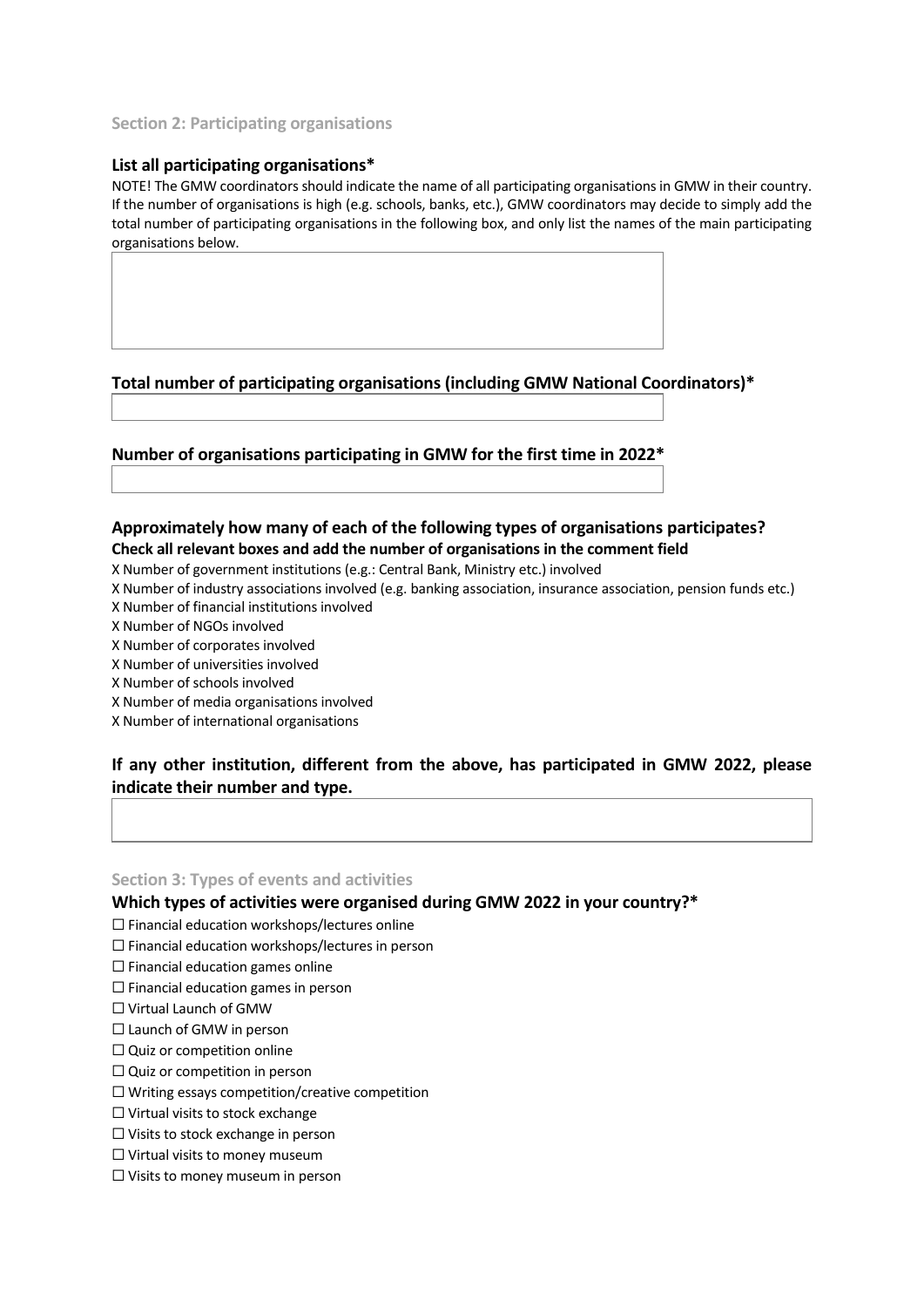☐ Online Youth Talks  $\Box$  Media – TV show ☐ Media - Radio show ☐ Podcasts  $\Box$  Other, please specify below

**Please describe below any new activities or innovative ideas that you have implemented this year. Please describe why you think these ideas and activities are innovative in the specific context of your country (Max. 200 words).**

**Please indicate the specific target group(s) of your activities. Please tick all that apply.\***

- $\Box$  Children (pre-school age)
- $\Box$  Children in primary education
- $\Box$  Children in lower secondary education (e.g. middle school)
- ☐ Young people in upper secondary education (e.g. high school)
- $\Box$  Young people in vocational training
- ☐ Young people in university
- ☐ Young project leaders / entrepreneurs
- $\Box$  Children / young people with special needs
- ☐ Teachers
- ☐ Parents
- ☐ Others, please specify: ….

**Section 4: Outreach**

We differentiate the reach of activities as follows:

- **Direct reach**: the number of participants engaged through events, workshops, sessions, competitions, visits, etc. These activities may either be online or offline.
- **Indirect reach**: the number of participants engaged through media, TV show, press release, newspaper articles, social media and media campaigns, etc.

**Please note**: access to open source web tutorials or other materials should not be included in the number of people "directly reached". These could be included under "indirect reach" (for example, indirect reach may include number of clicks or views of specific materials).

**Indicate the number of children and youth participants (aged 3-30) reached directly through online and offline activities (i.e. children and young people in pre-school; primary, secondary or tertiary education; or university)\***

NOTE: **Do not** add a comma (**,**) or period (**.**) in between the numbers.

**Indicate the number of adults reached directly (through online and offline activities (i.e. teachers, parents, volunteers/employees of financial institutions, etc.)**\*

NOTE: **Do not** add a comma (**,**) or period (**.**) in between the numbers.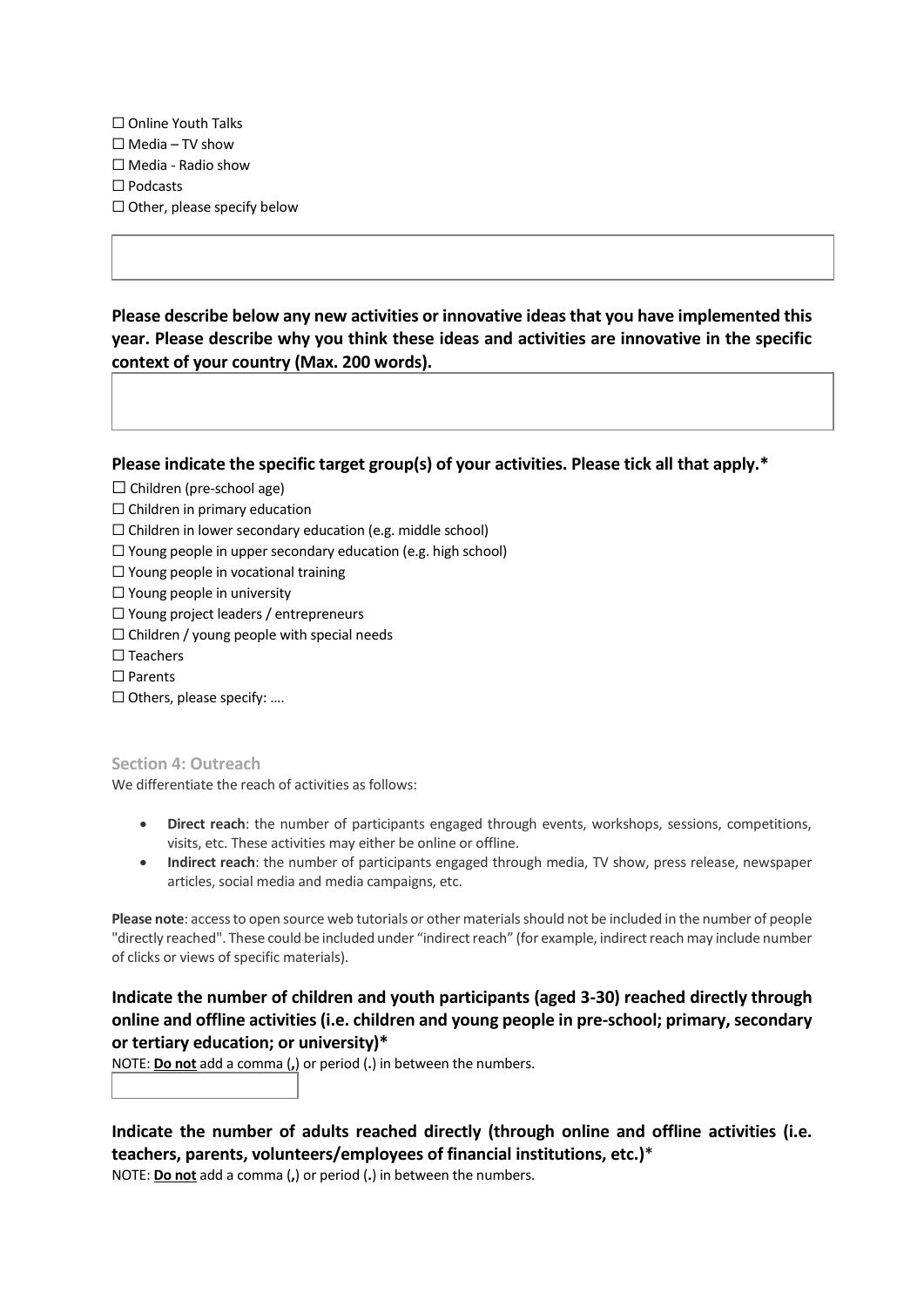## **Please estimate the total number of people (youth and adults) reached indirectly\*.** If you cannot estimate this number, please write 0.

NOTE: **Do not** add a comma (**,**) or period (**.**) in between the numbers.

#### **Inclusive outreach**

Please describe your country's efforts to ensure inclusive reach of a variety of young people and to be inclusive. These may include efforts to ensure that both boys and girls have equal opportunities to participate, efforts to reach most parts of the country, including rural and remote areas, and efforts to outreach to vulnerable target groups (such as marginalised youth, disabled youth, migrants, students who have dropped out of school, etc.). You may use qualitative or quantitative data, if they are available.

#### **Section 5: Summary of events and activities**

## **Did your events take place during the specific dates of GMW (21-27 March 2022)?\***

- $\Box$  Yes, only during 21-27 March 2022
- $\Box$  Yes, during a longer time period that included 21-27 March 2022
- $\Box$  No

## **If no, please let us know on which date (s) your events/activities took place\***

## **If for a longer period, please let us know on which date (s) your events/activities took place\***

## **Please summarise the events and activities you want to see in the GMW Annual Report 2022 and on your country page on** [GMW website](http://globalmoneyweek.org/countries.html)**.\***

- This summary should not exceed **600 words**. Please include a summary of activities undertaken by different organisations, as this reporting will be done by country and not by institution.
- Please submit your text in English. The Secretariat cannot ensure translation or publication of text which is submitted in a different language.
- The text will be published on the country pages of the GMW website. See examples [here.](http://globalmoneyweek.org/countries.html)
- The text will also be published in the GMW Annual Report 2022. Please see examplesin the GMW Annual Report 2022 [here.](https://issuu.com/oecd-daf/docs/gmw_annual_report_2021_pages_view)

Sample text:

*Throughout Global Money Week 2022, the xx along with partners reached xxxx children and youth through several digital activities such as……*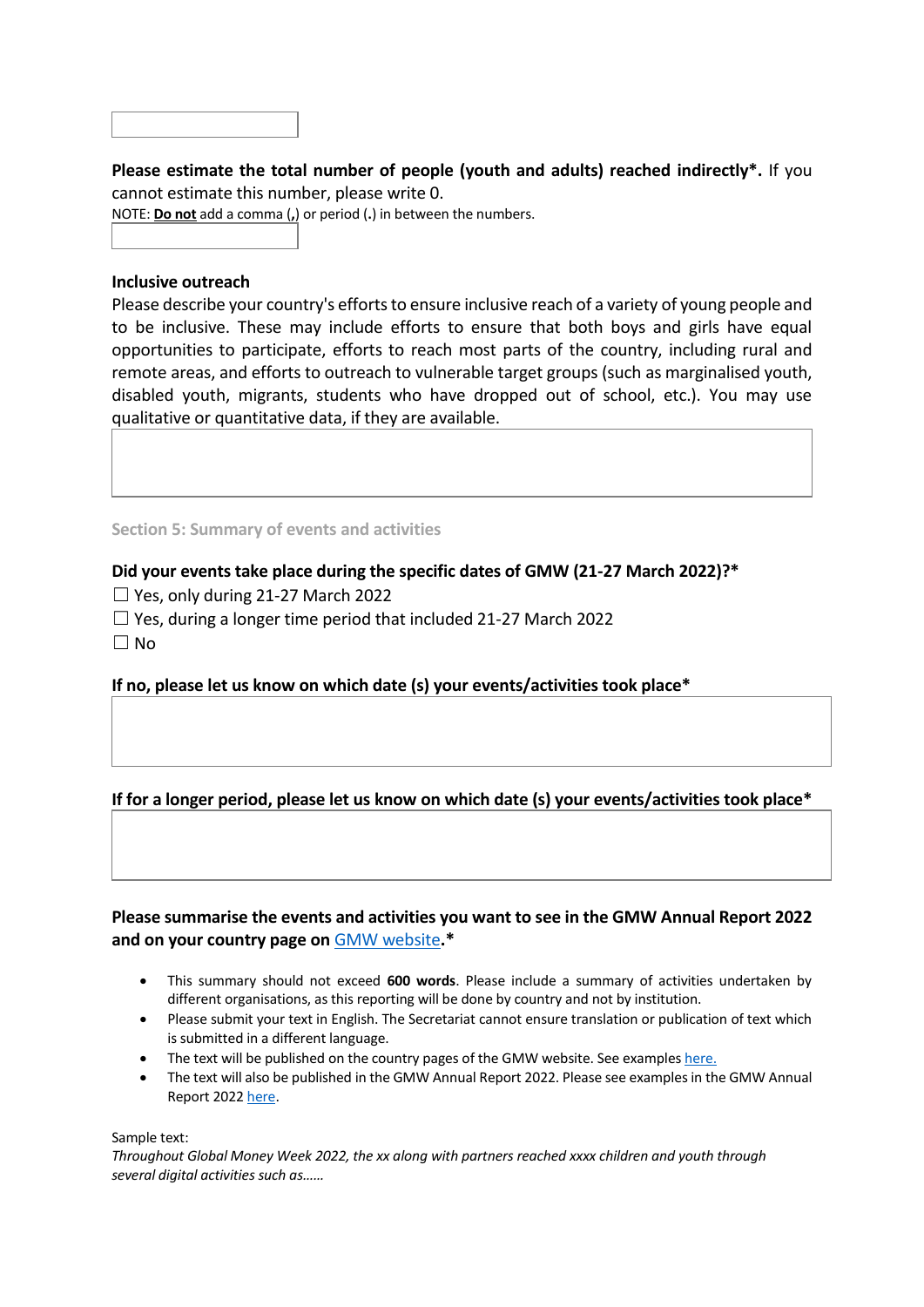*During GMW2022, financial literacy awareness sessions were offered for children, youth and for adults, mostly through digital means. This included sessions for……*

*High-level discussions, seminars, and other educational sessions were organised……*

*Throughout the Week, young people were able to engage in the xx online Gallery exhibitions to explore…….. Furthermore, this year university students had the opportunity to participate in online activities such as ......* 

**Please describe any activities that have addressed this year's GMW theme "Build your future, be smart about money!" (Max. 200 words)**

**If you have undertaken any actions to monitor and evaluate the impact of GMW events organised in your country, please provide below a brief description of the indicators used, the activities evaluated, and a summary of the results (Max. 200 words, please include links to relevant reports if available).**

**For how many years has GMW been celebrated in your country?**

**Please describe what has been the impact of the GMW campaign on the financial education ecosystem for young people in your country. Please share any evidence, if possible (reports, publications, etc.)**

**Please explain any challenges you have encountered in organising GMW in your country and any lessons learnt that may be helpful to share with other countries and organisers of GMW.**

#### **Section 6: Media**

**Please list the social media information of organisations involved in GMW in your country, so that we can follow you and share your content. Please let us know if you have specific GMW accounts for your country: GMW Facebook Links**

**Twitter URL or Username**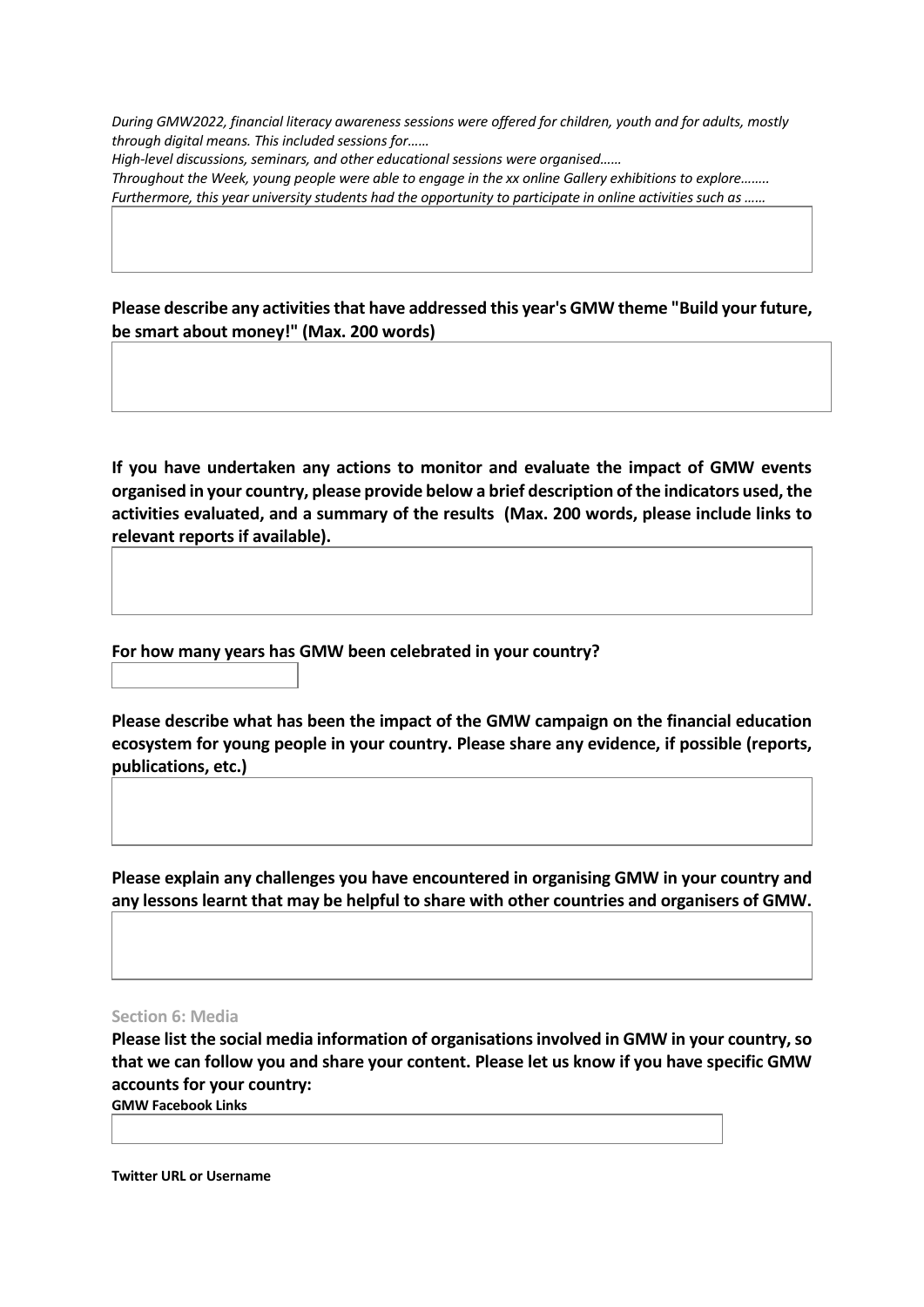**Instagram URL or Username**

**LinkedIn URL or Username**

**YouTube URL or Username**

**Please provide URLs to press articles and other press mentions about GMW2022 in your country or region.**

E.g. links to newspapers (national), radio, television, billboards, website, ads/magazines/blogs,

**Section 7: Testimonials & quotes**

**Please provide any testimonials or quotes from keynote speakers, ministries, children, youth, teachers and other participants engaged in your GMW2022 activities.**

*Please provide any notable quotes / testimonials collected from GMW2022 organisers and/or participants. Please reference who made the quote, when it was made (date) and where (during which GMW2022 event or activity).*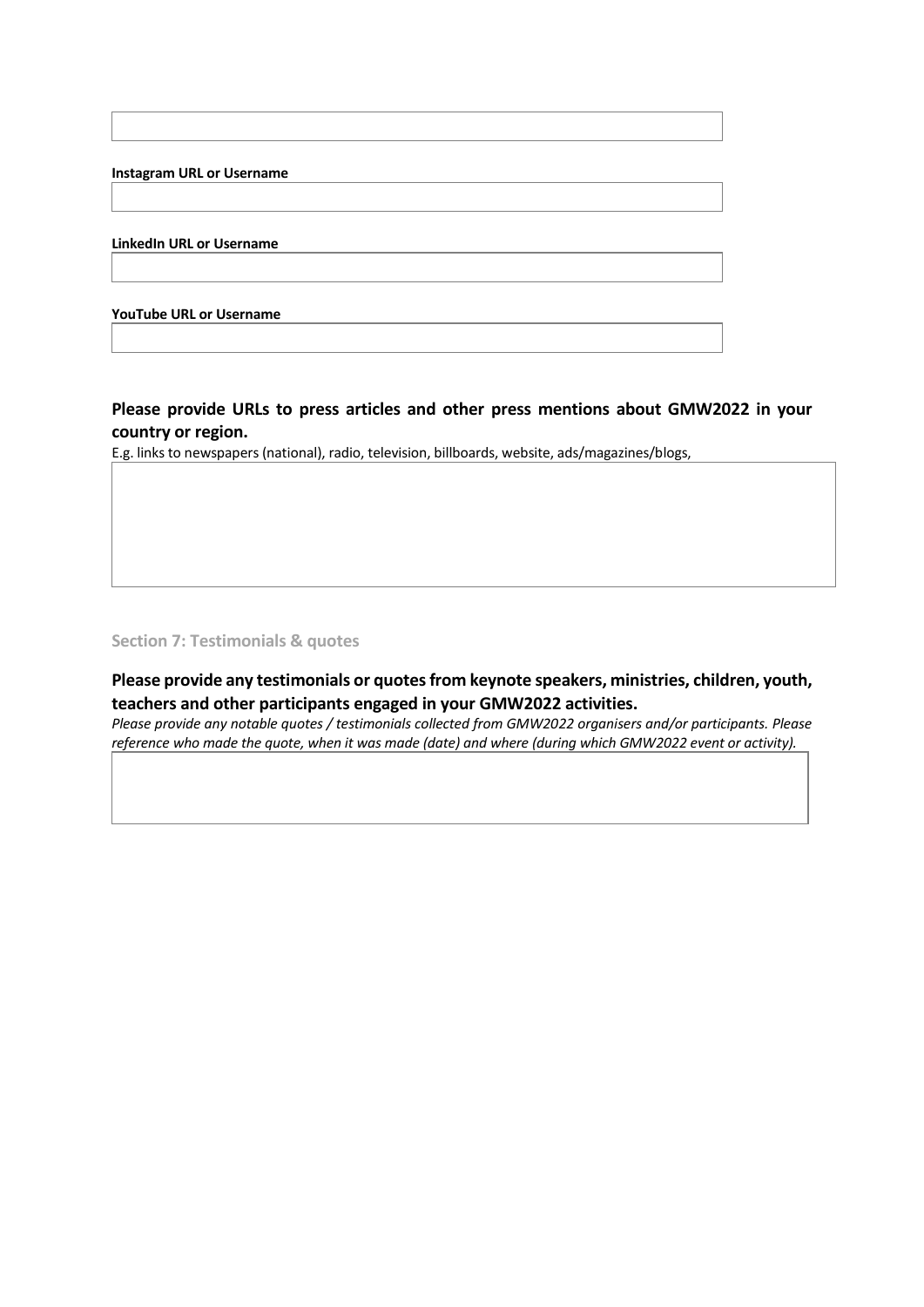**Section 8: Photos, videos and other files**

Please share with us:

- **High-resolution photos** from your GMW events (in .jpeg/.jpg or .png format). Photos can be about GMW activities carried out in your country; promotional banners; promotional banners used on social media; event flyers; pictures of publications published during GMW; print screens of Zoom calls or other digital GMW events, meetings, webinars, etc.
- **Links to videos**from your GMW events or links to promotional videos of the campaign (please send us links of videos publicly available on social media, YouTube, etc.).

Please note that videos and photos submitted may be published online by the GMW Secretariat (i.e. GMW website, publications, press releases, social media platforms, etc.) and made available for public use.

Any media, especially photos and videos featuring young people, can only be submitted to the GMW Secretariat if the appropriate consent has been obtained from the young people portrayed, their parents, legal guardians, and/or photographers to ensure that these materials may be widely published.

Please include your photos, videos and consent form(s) on a shared folder (either on Google Drive or DropBox), provide us rights to access and download these files by sharing the link/URL to the folder via an email at GMW Secretariat@oecd.org and include it below.

Please add the link to the photos (Google Drive or DropBox) in the box below:

Please add the link to the video(s) in the box below:

**Please confirm that you have signed and uploaded the relevant photo / video consent forms together with the photos/videos to allow the OECD to use these materials on its website and in the GMW reports.\***

- $\Box$  I have completed, signed and uploaded the relevant consent forms
- $\Box$  N/A I have not provided media materials

**Section 9: Feedback**